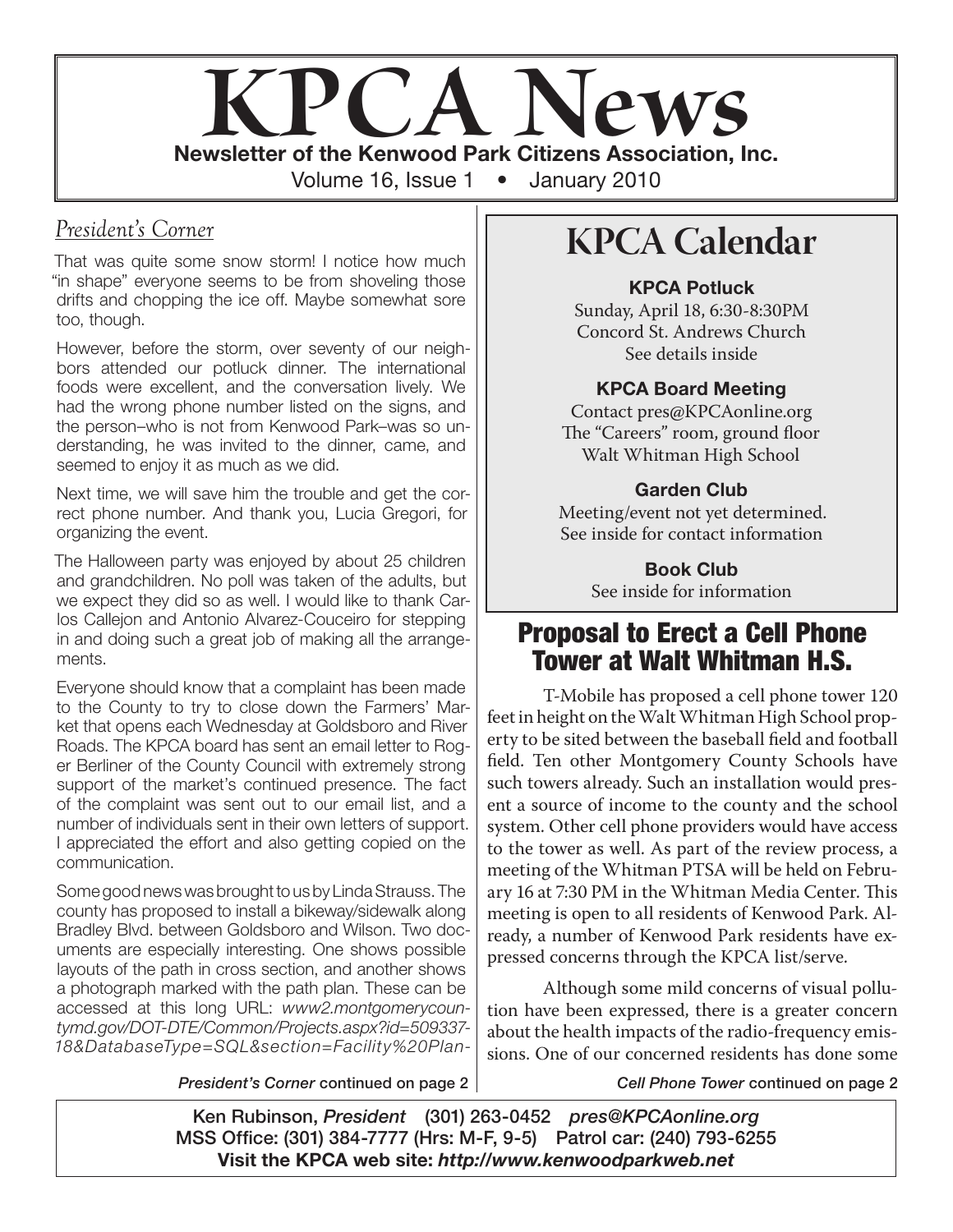#### *President's Corner (continued)*

*ning*. At that URL, the marked up map is labeled as Alternate+3-EnhancedMasterPlan.pdf and the cross section is 02 typical sections.pdf. Both files are large. The KPCA has sent a letter to the project manager supporting the bikeway installation and suggesting that a pedestrian crossing with brief button-triggered stoplight be installed near Durbin and coinciding with a pair of bus stops.

The KPCA is planning a new phone directory. A listing of the entries is now available on the KPCA web site (www. kenwoodparkweb.net) and listed under publications. As you know, only Kenwood Park residents have access to this site after they register and are verified. No one outside of Kenwood Park (except an absent owner of a KP home) can access our pages. The phone listings are preliminary, and the information is the most up-to-date that the KPCA possesses. This preliminary listing will be on the web site until the end of February for checking by anyone who wishes to validate their information or change the listing. The pages cannot be modified nor can any of the files be downloaded from the site. If corrections are needed, please send the correct data to info@kpcaonline.org. In March, the corrected files will be sent to the printer and hard copies of the phone directory will be sent to each home in Kenwood Park. At that time, the prelimary files will be removed from the site.

Our dark winter nights start early and make driving in the presence of pedestrians dangerous for both drivers and walkers. Strangely, the winter D.C. dress code of all black clothes seems all too often to be the choice of walkers. I encourage everyone walking to wear at least some white or bright color somewhere. However, to increase the safety of everyone, the KPCA has in stock some bright yellow flashers that can be worn when out in the dark such as when walking to the school bus stop in the morning. These are available to KPCA members only with the number limited to the number we already have on hand. Each member home can request a number of blinkers equal to the number of children plus two. These will be dropped off at your home. To get blinkers, please send an email to pres@kpcaonline.org with the header "Blinkers." In the body of the note, tell me how many are needed and the address.

And finally, I think we all noticed that the KPCA sign at the Millwood entrance can be seen again after being overgrown during the summer. Whoever took the time to do this trimming, thank you.

That's about all for now. I am looking forward to the longer days and eventual arrival of spring and our cherry tree blooms. You may be too.

> *Ken Rubinson* KPCA President

## Cell Phone Tower *(continued)*

reviewing of the health and safety issue and reports that, although several non-governmental safety-standard-setting organizations have weighed in with recommended standards, there are no government-mandated standards, and scientific research, which has been continuing for several decades, has not absolutely exonerated such emissions, although most studies to date have not found an adverse effect on health at the low energy levels emitted by such radio-frequency energy sources. The voluntary standards now extant would certify the emissions from the numerous cell phone towers in our environment as within safe limits.

Our concerned resident points out, however, that the US Federal Communications Commission has stated that "in general, while the possibility of 'nonthermal' biological effects may exist, whether or not such effects might indicate a human health hazard is not presently known. Further research is needed." Our resident urges those with concerns to attend the upcoming PTSA meeting at Walt Whitman High School.

#### Update on Millwood Road Ambush

Montgomery County police obtained an arrest warrant for a former economist at the International Monetary Fund who flew to China a month after they believe he ambushed a supervisor who is a Millwood Road resident. The suspect was identified as Mohau Mercy Mathibe. On October 8 our Kenwood Park resident Ashoka Mody, a well-respected IMF economist ,had just pulled his minivan into his garage when he was shot. Mr. Mody was hospitalized and is recovering at his home, police said. Police are uncertain about the present whereabouts of the suspect.

## Crime Reports Online

County residents can now track crime reports online, using *www.crimereports.com*. Small icons representing types of crime appear on a Google map. Users can set the parameters for a search, including a specific time period.

Crime reports are automatically uploaded to the site daily. Each incident identified on the site will have a report number that residents can use to obtain the actual police report at a station.

A County Police spokesperson informed us that another website, *www.Connectedcommunities.us*, is a very good source of crime statistics. This site focuses entirely on Montgomery County.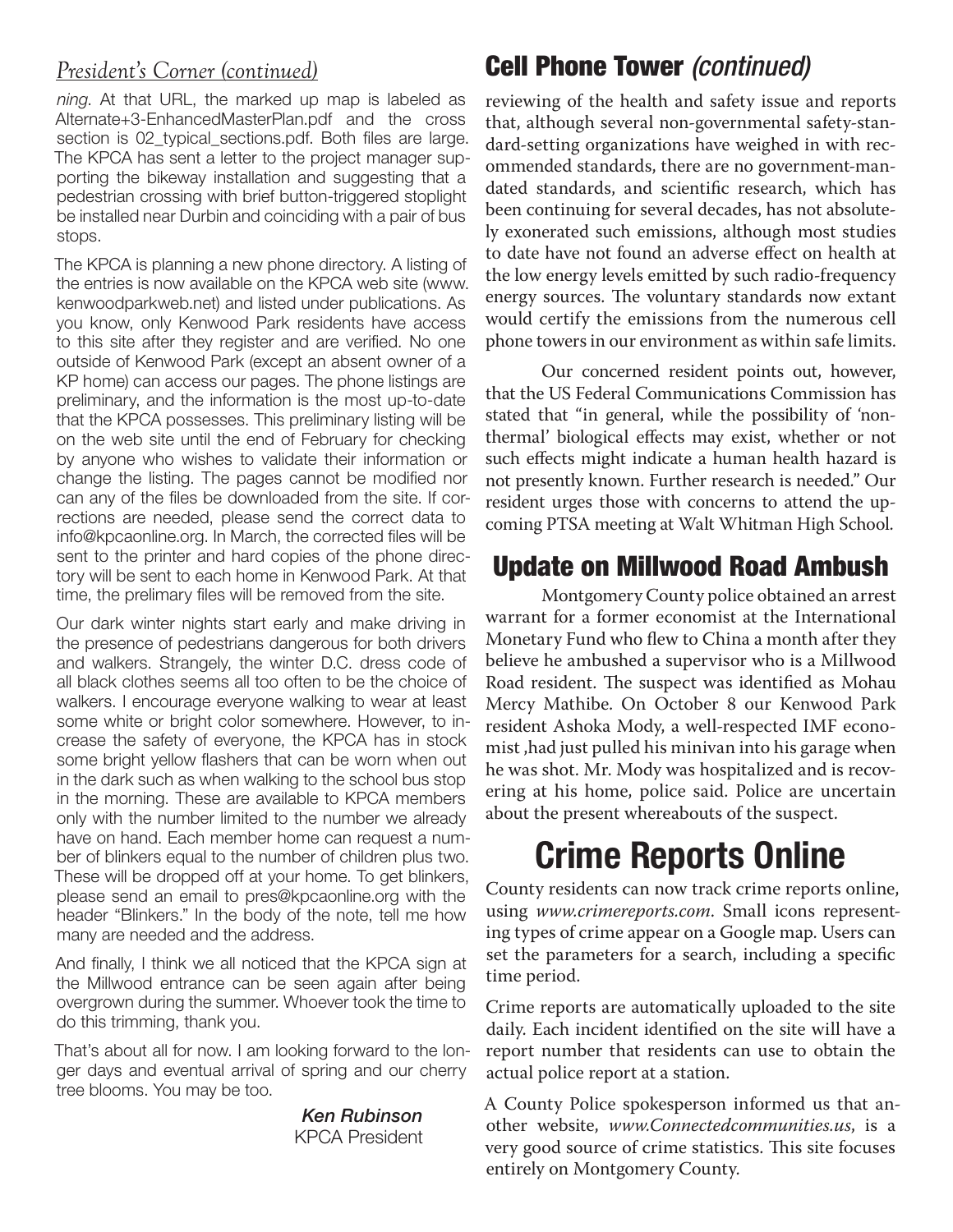## **Police Continue to Seek Public's Help to Identify Suspect(s) for Daytime Burglaries in Potomac**

Detectives from the Montgomery County Police 1st District Investigative Section continue to investigate recent daytime residential burglaries that have occurred in the Potomac and Darnestown areas.

Since November 18 of last year, there have been residential burglaries in several Potomac and Darnestown neighborhoods that are believed to be related. Most of the burglaries have occurred on weekdays during the daylight hours. In all of the burglaries, force was used to gain entry into the house either through a window or a door. In each burglary, jewelry has been the target of the suspect(s).

Residents are reminded to lock their doors and windows and make sure that their garage doors are secure when they are not at home. Residents are also asked to notify their neighbors, and encouraged to have a caretaker stop by the house when they are away for extended periods of time. In addition, residents are encouraged to use timers on their lights, radios, and televisions, and to hold their mail and news subscriptions while they are away. We ask that all residents report any and all alarm calls immediately when alerted of alarm activations at their residence. Officers will immediately be dispatched to check the residence.

Residents should promptly report suspicious activity, vehicles, and individuals to the police by calling the non-emergency number at 301-279-8000. A detailed description of the suspicious person or vehicle is extremely helpful to the responding officers. Descriptors may include race, gender, clothing-type, and hair color. Obtaining the vehicle's color, make, model, tag number, and direction of travel will also assist responding officers.

Anyone who may have information about these residential burglaries and/or the involved suspect(s) is asked to call the 1st District Investigative Section at 240-773-6084.

### Report on the Bradley Blvd. Bikeway

Our neighbor Linda Strauss attended a meeting on January 14 about the Bradley Blvd. bikeway and sent in this report. The County seeks to increase bike and pedestrian safety since accidents involving bikes and pedestrians are higher than state-wide averages on this stretch of Bradley between Goldsboro and Wilson. In addition, the project would increase pedestrian and bike access to downtown Bethesda. Construction would not begin until 2017 if approved by the County Council. The KPCA board communicated its support for the project this past November.

At the meeting, Kenwood Park residents raised the issue that crossing Bradley Boulevard is very intimidating for residents, old and young alike, and that this issue needs to be addressed sooner than the overall Projects timeframe. Many residents utilize the path to downtown at the end of Cornish Road and a pedestrian-activated light located at Durbin or Brite would increase safety for walkers and bikers crossing Bradley. The KPCA plans to address this issue separately with the county.

## Our Web Site

Please join our new website: www.kenwoodparkweb.net. Upon arriving there you will observe a site serving all of Montgomery County, providing a large variety of business and community services. Our local neighborhood site can be accessed by clicking on "My Community." If you are using the site for the first time click on "Register" and follow the directions. The only essential information we need is your name and either address or phone number. Our webmaster can then follow up and ascertain whether or not you are a Kenwood Park resident. We are restricting the Kenwood Park part of the web site to Kenwood Park residents.

You can elect whether or not to join a community listserv, which is a list of e-mail addresses enabling you to send or receive emails to or from other members of the list. On the other hand, you do not have to submit an email address.

We will be increasingly using the web site to announce community events and describe issues of community interest. Back issues of the newsletter will be placed in the site. The site will be especially useful to communicate matters of community interest more rapidly than the newsletter can.

If you are perplexed or uncertain about some aspects of the registration, please feel free to query *info@KPCAonline.org.*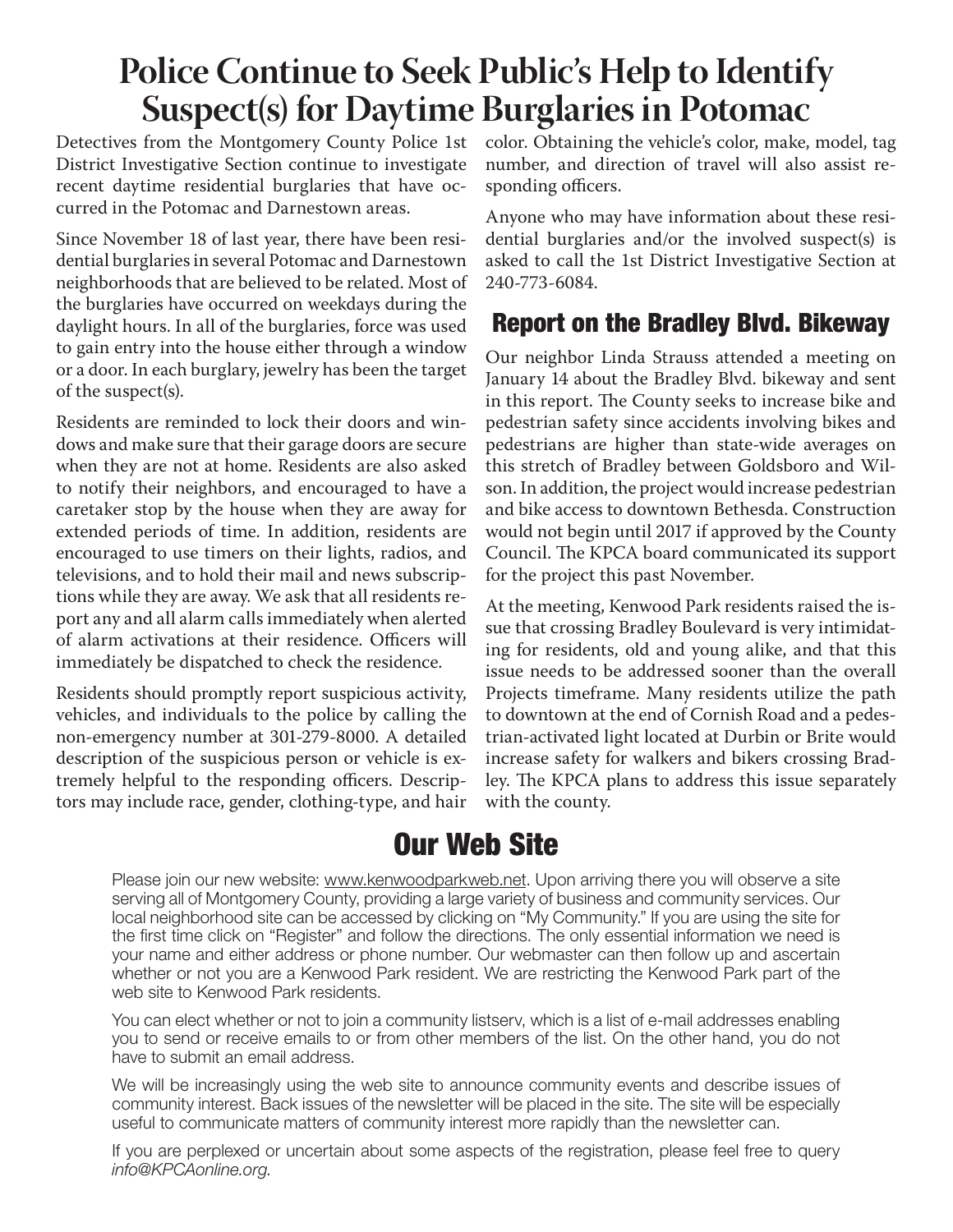## Crime Reports Online

County residents can now track crime reports online, at:

#### www.crimereports.com.

Small icons representing types of crime appear on a Google map. Users can set the parameters for a search, including a specific time period.

Crime reports are automatically uploaded to the site daily. Each incident identified on the site will have a report number that residents can use to obtain the actual police report at a station.

A County Police spokesperson informed us that another website:

www.Connectedcommunities.us

is a very good source of crime statistics. This site focuses entirely on Montgomery County.



#### Request for Vacation Coverage from the Security Service

The security service operates through the evening, night and morning.

If you want to make a specific request for vacation coverage or other specific service, call M-F between 9 AM and 5 PM before you leave town. Phone **301-384-7777**. A phone number of a local contact with a spare key is most helpful.

For an evening emergency call **240-793-6255** (the patrol car). If there is any problem getting in contact immediately, call 301-384-7777 and ask for the supervisor of the Kenwood Park patrol service.

This service is available to members of KPCA. Nonmembers can easily sign up by contacting Ken Rubinson by phone or email, *pres@KPCAonline.org*.

## **The Neighbor to Neighbor Concept**

The Kenwood Park Neighbor-to-Neighbor initiative is coming into focus now. The KPCA board has decided to begin this voluntary help system with these three areas of aid:

- 1. Occasional help with odd jobs such as replacing light bulbs
- 2. Driving to essential appointments or for necessary tasks
- 3. Help with taking trash out on trash day

We are feeling our way how to proceed to register people who wish to volunteer as well as become acquainted with those of us who might need help. We are working on figuring out how to have this all done securely both for those who use the internet and those who do not. (We do not want unknown people to be able to get into someone's home by feigning being a volunteer neighbor who has not yet been introduced.)

We are fortunate to have one of our neighbors, Gloria Cole, to act as our information nexus on this initiative. She will collect information from potential volunteers, from those who might need help, and from neighbors with suggestions on how to fill in this outline of organization to make the initiative come to life and function robustly.

So for those of you who fall into any of these three categories, please contact Gloria by email at glaston $1\omega$ verizon.net or by phone at 301-229-6789. We look forward to hearing from you.

## Proposed Change in Bus Service

For budgetary reasons Montgomery County Ride / Ride On is proposing a number of service reductions. The route serving Kenwood Park, the number 29 bus is proposed for discontinuation of Saturday and Sunday service. A public hearing will held on Febuary 1, 2010 at 6:30 P.M.. Further information is available from Division of Transit Services, 101 Monroe Street, 5th Floor, Rockville, MD 20850, (240) 777-5800 or *mcdot.rideonpublicforums@ montgomerycountymd.gov.*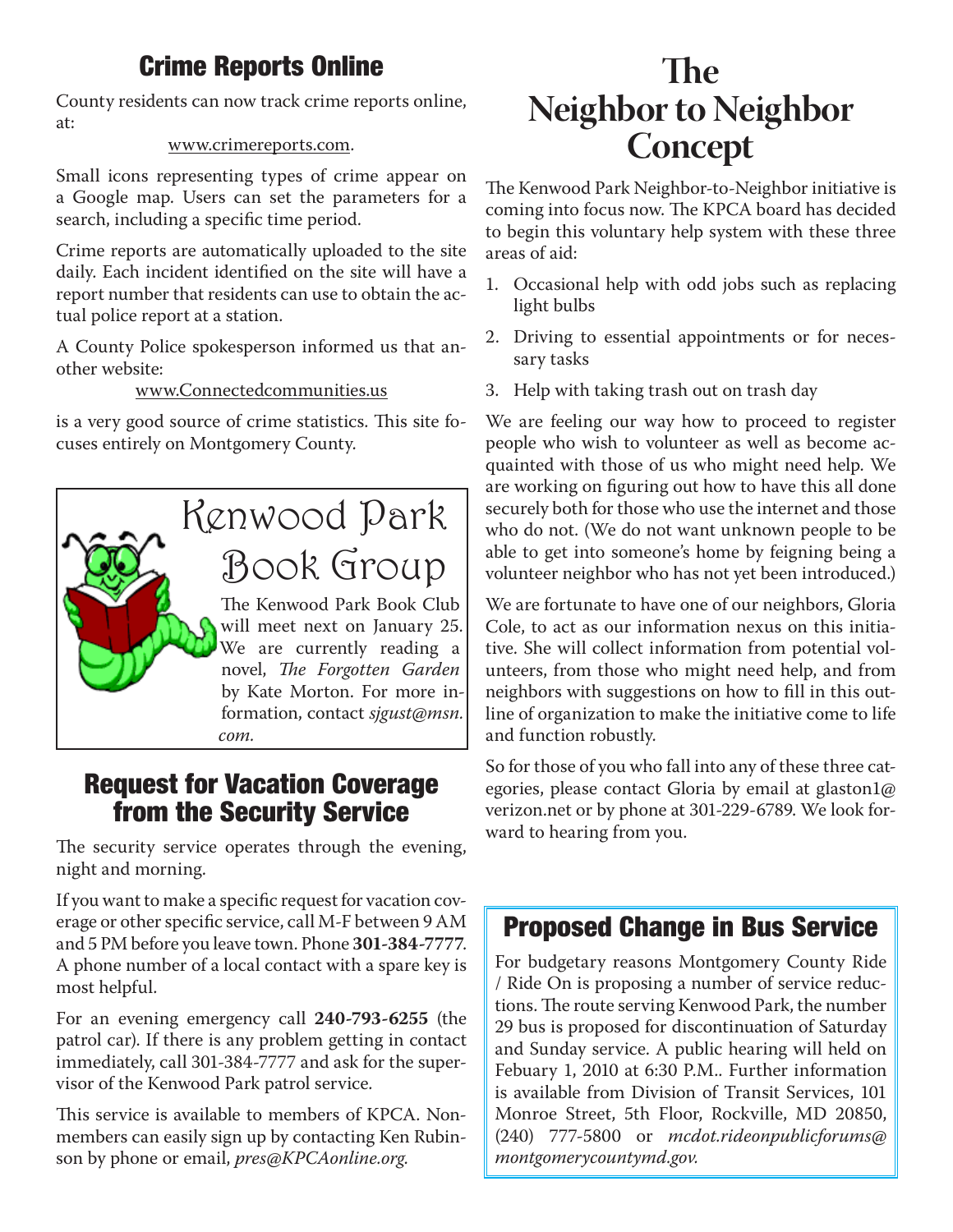# **KPCA** POT LUCK DINNER *Sunday, April 18, 2010*

## 6:30 to 8:30PM

Concord St.Andrew's United Methodist Church (Corner of Goldsboro and River Road)

> *Last name starting with:* A –L: Appetizer M – R: Fruit/Dessert S – Z: Main Course

Please bring enough for 8 to 10 people. Drinks will be provided. RSVP: Lucia Gregori (301) 263 0678

*lgregori@verizon.net* or *potluck@kpcaonline.org*  $\hat{\infty}$  in a potluck, by definition, everyone brings a dish  $\hat{\infty}$ 

# Email Notification

The KPCA is now sending out neighborhood information by email about four times a year and also if there is a warning needed about safety issues in the neighborhood. These include if a theft occurs, the presence of aggressive solicitations being made house to house, and if a child has been made uncomfortable by interaction with a stranger in the area. However, only such serious problems will be reported. For example, we will not report lost pets in such emails. Since all our neighbors do not have email or are not registered, we ask that the safety information be relayed by those who do receive the messages to their unconnected neighbors. If you wish to join in and have these messages delivered to you, please enroll on our web site: www.kenwoodparkweb.net and click on "My Community" at the top left. If you prefer typing, use *www.kenwoodparkweb.net/association/cahome.cfm*

To sign up, click on "register" at the top of the column at the left side.

# Bridge

Interested in playing bridge or starting a bridge club in Kenwood Park? Please call KP residents Gloria Fitchett at (301) 229-8480 or Christina Lobo at (301) 229-3490. This is just to start the ball rolling, we could start playing in the Fall.

# The Garden Club

The Garden Club Co-Chairs, Michael Berg and Carol Logun, welcome ideas for projects and events, and volunteers. Contact Michael Berg at *mdberg@verizon.net*, or Carol Logun at *jclogun@earthlink.net*.

# Our "Stats"

We presently have 252 residents subscribing to the security service and 41 social memberships. This newsletter goes to 640 homes in Kenwood Park.